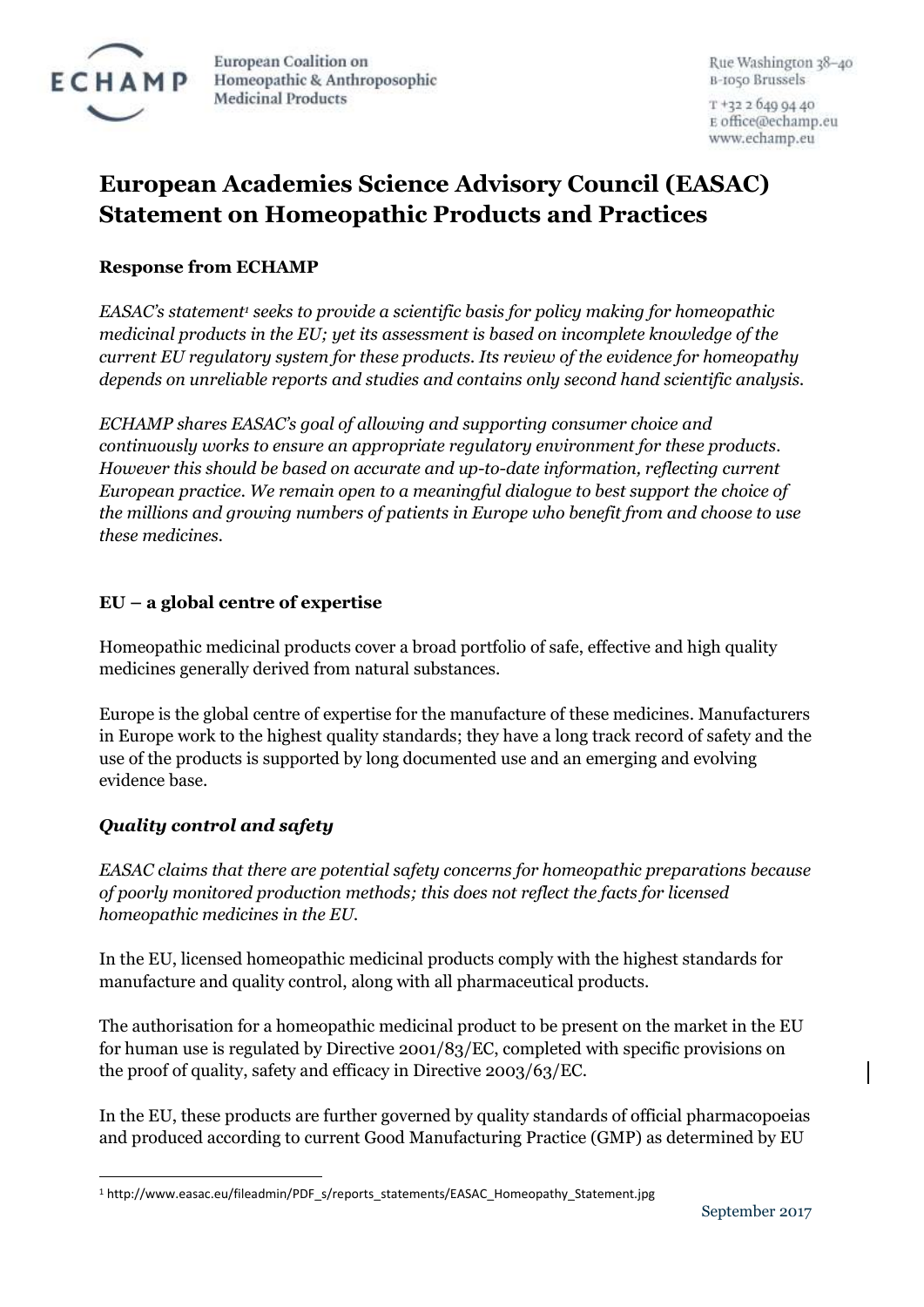

European Coalition on Homeopathic & Anthroposophic **Medicinal Products** 

and national pharmaceutical legislation for all pharmaceutical products. This guarantees that each product released onto the market can be traced back to the specific batch in which it was made and the date on which it was manufactured. Likewise, the raw material can also be traced back to its origin.

Homeopathic medicinal products subject to the regime for simplified registration are by definition very safe, given the conditions of this procedure. Products that do not meet these conditions are subject to standardised pharmacovigilance (surveillance of product safety) procedures according to the law.

Long-term experience, as confirmed by studies, demonstrates that these medicines have a high safety profile. <sup>2</sup> The frequency of adverse reactions to homeopathic medicinal products is very low and serious adverse reactions are very rarely reported.

## *Labelling and marketing*

*EASAC calls for accuracy in labelling and marketing of these products, demonstrating limited knowledge of the existing EU requirements.*

In the EU, packaging and labelling of homeopathic medicinal products are regulated by Title V of Directive 2001/83/EC, meaning they are already required to include an accurate, clear and simple description of the ingredients and their amounts present in the formulation.

Medicines registered under Article 14 of the Directive are required to be sold with a disclaimer, without indications and with restricted information. Those authorised under Article 16.2 follow normal guidelines for the packaging and labelling of medicinal products based on the licensing process, following rigorous market authorisation procedures. In addition, national rules require transparency on the nature of the scientific evidence.

The promotion of homeopathic medicinal products follows overall European rules for the advertising of medicinal products as supplemented by the individual rules of the Member states.

#### *Clinical evidence*

 $\overline{a}$ 

*EASAC's statement relies on a number of negative and unreliable studies and reports, failing to carry out any scientific analysis and excluding any quality evidence from the wider body of homeopathic research that supports the efficacy of homeopathy.* 

The statement bases its assessment of the evidence base for homeopathy on three unreliable studies - the discredited 2010 UK House of Commons Science and Technology Committee's report<sup>3</sup> on homeopathy; the Australian National Health and Medical Research Council's (NHMRC) 2015<sup>4</sup> review of homeopathy that is currently under investigation by the

<sup>2</sup> <http://www.echamp.eu/our-sector/practice-and-evidence/clinical-data-and-research/fewer-side-effects>

<sup>3</sup> House of Commons Science and Technology Committee Evidence Check 2: Homeopathy 2009–10 – see also <https://www.hri-research.org/resources/homeopathy-the-debate/uk-select-committee-report/>

<sup>4</sup> NHMRC Information Paper – Evidence on the effectiveness of homeopathy for treating health conditions, March 2015; see als[o https://www.hri-research.org/resources/homeopathy-the-debate/the-australian-report-on-homeopathy/](https://www.hri-research.org/resources/homeopathy-the-debate/the-australian-report-on-homeopathy/)